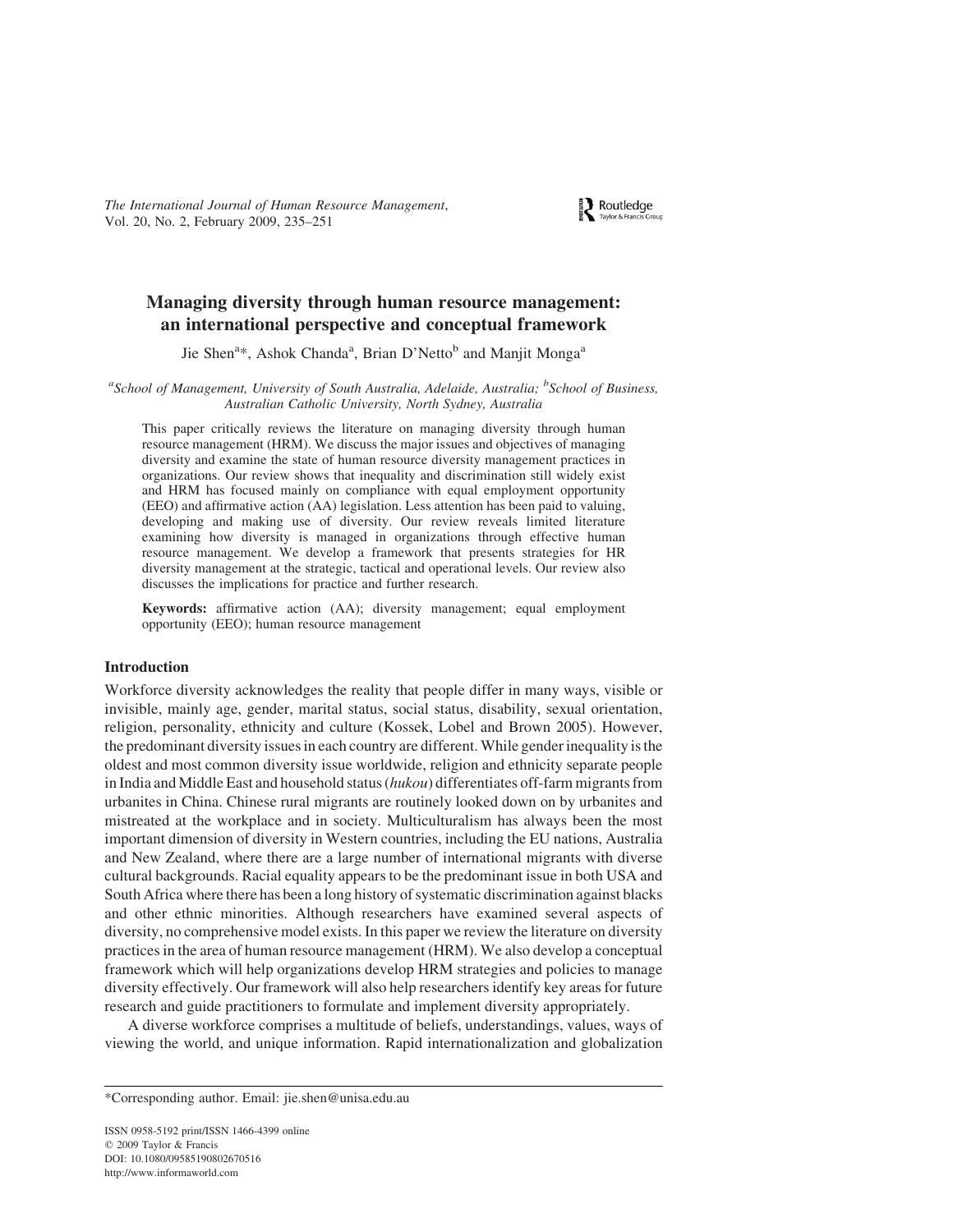has enhanced the significance of workforce diversity. A cross-cultural and multicultural workforce is a common thread not only in organizations in western economies but also in corporations globally. As a result, diversity has increasingly become a "hot-button" issue in political, legal, corporate and educational arenas. However, the attitudes towards a diverse workforce in these corporations and from researchers have been very mixed. The organizational attitudes range from intolerance to tolerance and even appreciation of diversity (Joplin and Daus 1997).

On the one hand, a large number of corporations are reluctant to hire and promote female employees and ethnic minorities, especially for senior positions. Some studies have found that some HRM diversity practices are not associated with increases in diversity. For instance, Rynes and Rosen (1995) argue that the adoption of diversity training does not increase top management diversity and overall workforce diversity. Blum, Fields and Goodman (1994) found that companies with higher diversity tend to provide lower salaries and have higher employee turnover.

On the other hand, there is a wide recognition of the value of workforce diversity. Research by the Australian Centre for International Business (ACIB) indicates that diversity improves the quality of management's decisions, and provides innovative ideas and superior solutions to organizational problems (ACIB 2000). Empirical evidence shows that firms that have effective diversity management stand to benefit through bottom line returns. Information sharing and constructive task-based conflict management are the keys to the 'value in diversity' argument. Managing diversity is premised on recognition of diversity and differences as positive attributes of an organization, rather than as problems to be solved (Thompson 1997). McLeod, Lobel and Cox (1996) and Wilson and Iles (1999) found that a diverse workforce has a better-quality solution to brainstorming tasks, displays more cooperative behavior, relative to homogenous groups, and can raise organizational efficiency, effectiveness and profitability. In addition to the full utilization of the skills and potential of all employees, managing diversity effectively can contribute to organizational success by enabling access to a changing marketplace by mirroring increasing diverse markets (Cox and Blake 1991; Iles 1995; Gardenswartz and Rowe 1998) and improving corporate image (Kandola 1995). Therefore, valuing diversity may become a source of competitive advantage, increase the quality of organizational life and ultimately be good for business (Cassell 1996). The popularity of the diversity approach stems from these positive arguments.

However, scholars suggest that the potential benefits will not come into being simply because of greater workplace diversity. Thomas (1990) pointed out that corporate competence counts more than ever, and today's nonhierarchical, flexible, collaborative management requires an increase in tolerance for individuality. The question is not, therefore, one of accepting that individuals are different but creating an atmosphere of inclusion and making a commitment to valuing diversity. Past research has suggested that managers should actively manage and value diversity. If designed and implemented properly, effective diversity management can support key organizational development initiatives (Agocs and Burr 1996; Liff and Wajcman 1996; Storey 1999). Managing diversity has its origin in the USA (Kandola and Fullerton 1994), but has now become a strategic business issue for organizations worldwide (Wilson and Iles 1999).

The key to diversity management hinges on strategic thinking and people-centred policies. While diversity management is an approach that revolves around employees, the HRM function is the custodian of the people management processes. These functions have considerable overlap. First, both HRM and diversity management are mainly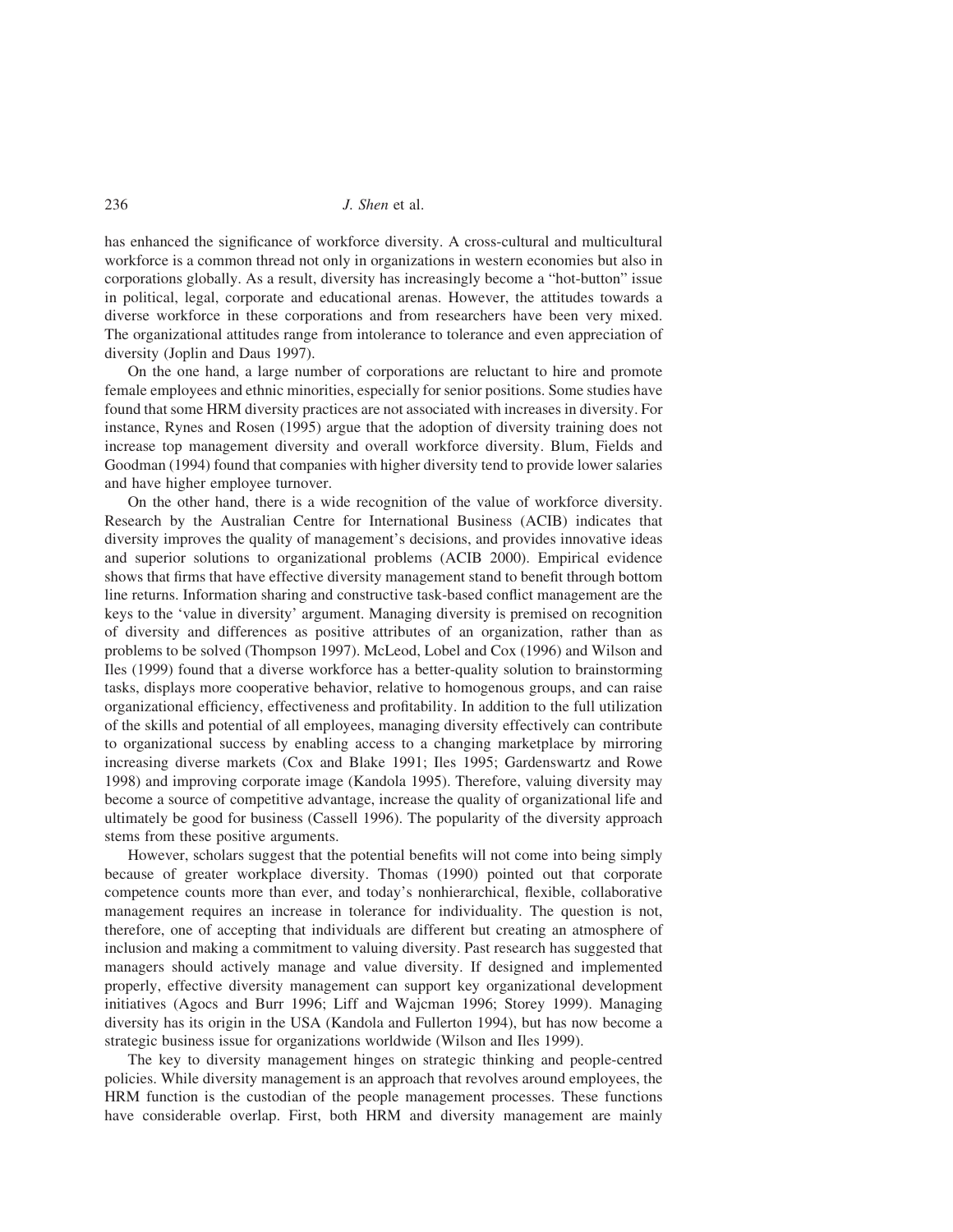concerned with the contribution of the human resource function to business strategy. Second, both HRM (especially soft HRM) and diversity management are concerned with individual differences, the development and well being of each and every individual (Truss, Gratton, Hope-Hailey, McGovern and Stiles 1997). Past studies concluded that using the HRM toolkits addressing inequality in recruitment, appraisal, advancement and reward can enhance equal employment opportunity, improve inclusiveness and enhance creativity in a diverse workforce (Konrad and Linnehan 1995; Burbridge, Diaz, Odendahl and Shaw 2002; Goodman, Fields and Blum 2003). The Ford Foundation study of nonprofit boards shows a cascading effect from hiring practices. These diverse board members made subsequent recruitment easier through their access to networks and talent pools. Hiring more female or minority board members resulted in greater diversity in recruitment (Burbridge et al. 2002). Research by Goodman et al. (2003) revealed a positive relationship between emphasizing employee development and promotion, and the representation of women. Other studies have confirmed the association between identity-conscious or formalized HRM practices which address demographic representation in human resource decision making and greater representation of women and minorities in managerial positions (Kalleberg, Knoke, Marsden and Spaeth 1994; Konrad and Linnehan 1995). It is, therefore, widely recognized by researchers that effective diversity management can be achieved through using appropriate HRM strategies (Litvin 1997). HRM strategies are critical in overcoming individual and group process problems while improving the triple bottom line. Effective HR strategies focus on increasing organizational learning, flexibility, knowledge creation and the development of a work environment which is conducive to diversity management. Diversity management has a place in HRM and should be at the heart of human resource practices and policies.

Yet, there has been no empirically proven association of HRM diversity practices with increases in diversity and improved organizational performance. In the mid 1990s, several scholars commented that diversity research lacked scientific precision, theoretical analysis, historical specificity, empirical grounding, and had been seriously under researched (Nkomo and Cox 1996; Sanchez and Brock 1996; Litvin 1997). Later, Maxwell, Blair and McDougall (2001) highlighted the potential disparity between espoused organizational rhetoric on managing diversity, and the reality of organizational practices in key human resource areas. Most past studies, such as Blum et al. (1994) and Rynes and Rosen (1995), regarded HRM diversity practices only as compliance with AA and EEO and neglected the practices appreciating and making use of diversity. Surprisingly, there is no evidence showing such a situation has changed drastically over the past decade. Researchers have not investigated how diversity has been managed in the HRM area and what HRM approaches are appropriate to manage diversity effectively. We argue that the reason for this absence is actually a lack of effective HR diversity management practices in organizations. In order to provide theoretical support to our argument, we conducted a critical review of the existing literature on diversity management through HRM.

Our extensive introduction has outlined the objectives of our review study. We structure the rest of our paper as follows: First, we examine the state of HR diversity practices that have been adopted in organizations worldwide; second, we develop a conceptual framework of HR diversity management linking HR diversity strategies with major HR diversity issues and objectives; and finally we discuss the gaps in the literature and the implications of our findings for practitioners and researchers.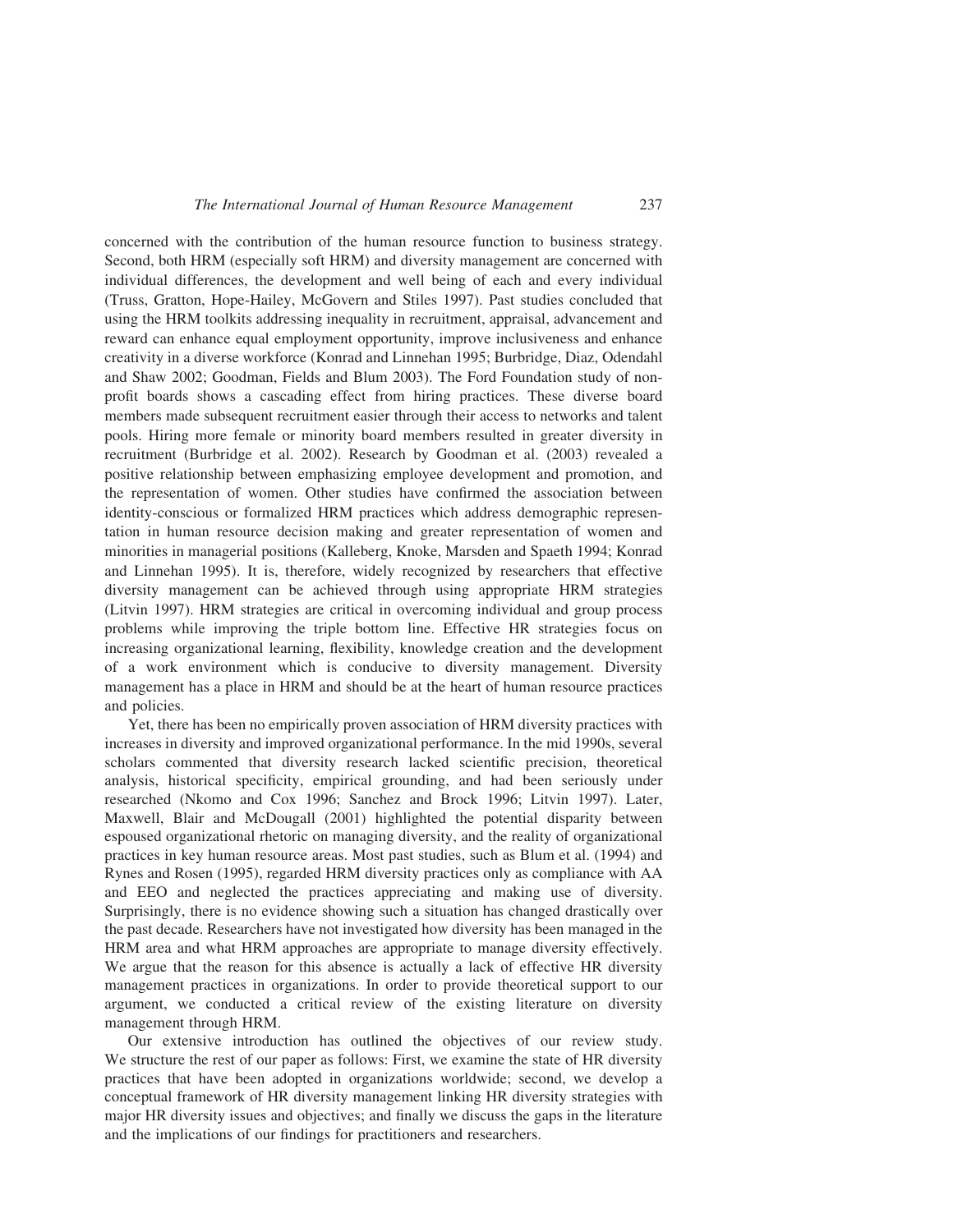#### Major issues and objectives of HR diversity management

Effective diversity management has historically been used to provide a legally defensible position against charges of discrimination. A firm with a diverse workforce could argue in legal proceedings that they were not guilty of discrimination since their workforce demographics represented the local community. However, there has been considerable debate on the areas of difference between equal opportunities and managing diversity in literature. Equal Employment Opportunity (EEO) and Affirmative Action (AA) are to a large extent, a product of the civil rights movement of the 1960s and the liberal political philosophy (Webb 1997). Diversity Management is 'a movement away from or an alternative model to traditional EEO policies and practices or the second generation of EEO' (Thompson 1997, p. 195). In contrast to the negative perspective of discrimination against staff in EEO the emphasis of diversity management is on a positive perspective of differences among all individuals (Maxwell et al. 2001). Diversity management does not only recognize but also values and harnesses workforce differences, such as individual characteristics, backgrounds, orientations and religious beliefs, so that individual talents are being fully utilized and organizational goals are met. While EEO is primarily driven by legislation, diversity management is driven by the business case (Kandola and Fullerton 1994). Diversity management takes advantage of the growing cultural pluralism that results from the internationalization of business, development of world markets, growing workforce mobility, and the increasing awareness of individual differences (Lawler 1996). Equal employment opportunity starts externally and is enforced through legislation, whereas diversity management starts internally, through the efforts to create an atmosphere of equality and a fully inclusive organizational culture at work (Gordon 1995). These discussions lead to a conclusion that while diversity management includes a commitment to EEO and AA, the actual scope of diversity management is a lot broader (Kossek et al. 2005). First, diversity management seeks to overcome labour market segregation through addressing inequalities based on individual differences, such as race, gender and class (Horwitz, Bowmaker-Falconer and Searll 1996). Second, diversity management emphasizes valuing and taking advantage of individual differences, mainly cultural pluralism, in order for all people to maximize their potential, which is beyond legal compliance-oriented equal employment opportunity.

Through the strategic deployment of a diverse workforce, organizations seek to achieve competitive advantage (Storey 1995). There are a range of objectives organizations wish to achieve through effective HR diversity management. At the top is compliance with legal EEO and AA requirements. Other objectives include mainly creativity, flexibility, employee attraction, employee retention and better marketing capabilities. Through effective diversity management, diverse teams aim at achieving greater innovation and creativity, enabling them to outperform homogenous teams (Cox and Blake 1991; Richard 2000). While there is evidence that short-term progress is affected by conflict and communication problems, by bringing a wider range of perspectives to problem solving, diverse teams foster speed and innovation and produce substantially higher quality solutions over whole development cycles. Moreover, by bringing equality to employment relations, organizations tend to attract and retain an adequate and qualified workforce. Cox and Blake (1991) argued that the benefits of effective diversity management include reducing turnover, absenteeism and attracting the best candidates as the labour market shrinks. Past research indicates that those individuals who belong to the 'dominant' group within an organization tend to have higher job satisfaction and commitment as they experience higher co-worker support, superior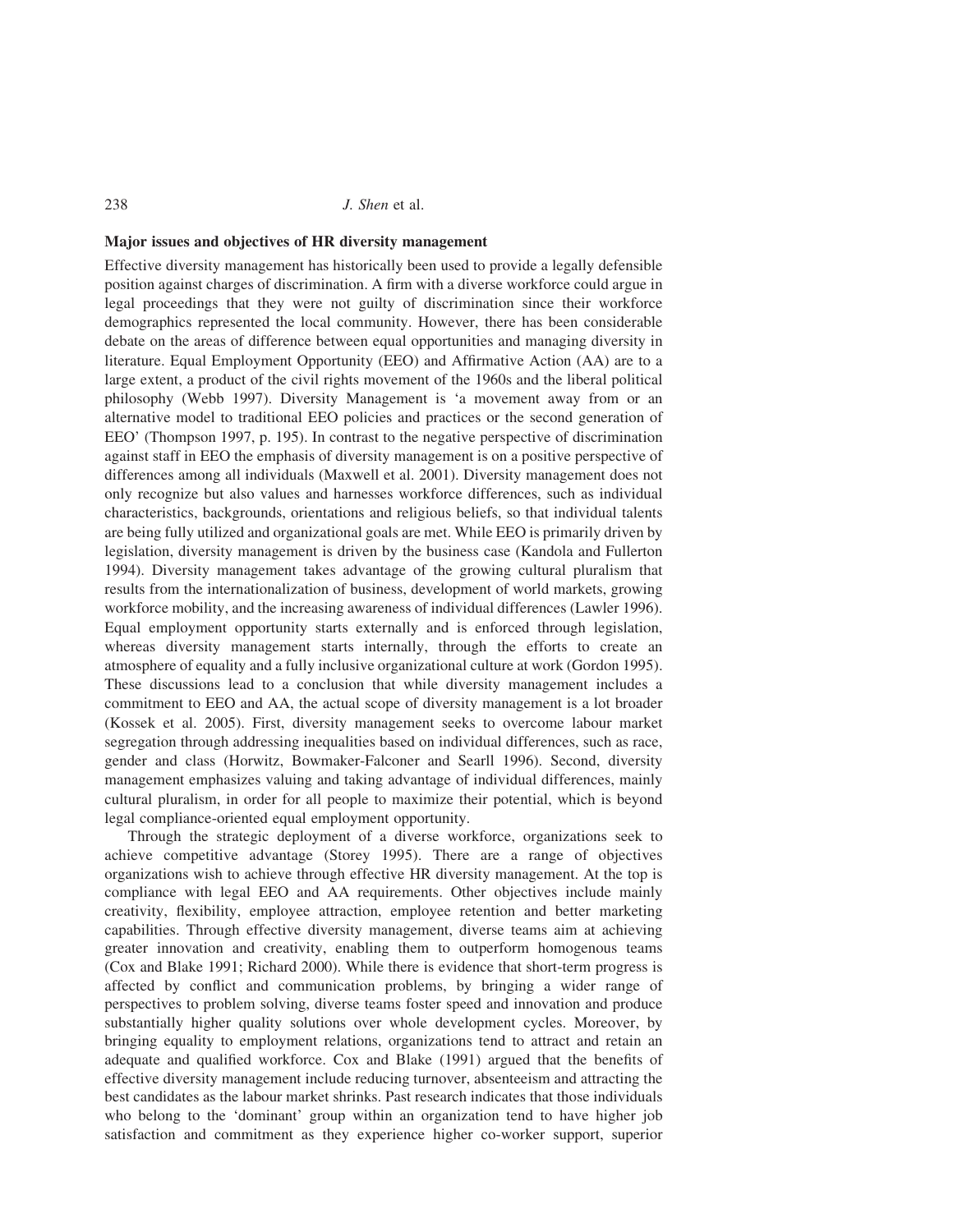rewards, access to adequate resources, and greater autonomy (Kossek et al. 2005). For those outside the dominant group within an organization, job satisfaction can be lower, particularly where they do not have access to equal rewards or advancement opportunities. In addition, tendencies for people to form in-groups and out-groups can affect job satisfaction, and impinge on supervisor, subordinate and co-worker relations. Furthermore, by making use of workforce diversity, many organizations seek to improve marketing capabilities to reflect and to be more responsive to customer demographic change (Cox and Blake 1991).

# HR diversity management practices

HRM is a set of distinctive activities, functions and processes that are aimed attracting, directing and maintaining an organization's human resources (Lado and Wilson 1994). The HR function has grown substantially over the past few decades and now covers the whole gamut of people management processes. There are different views about the nature of HRM and there exists an enormous variety of HR practices adopted by various organizations (Boselie, Dietz and Boon 2005). Nevertheless, it is widely recognized that the key practices of HRM include recruitment and selection, training and development, performance management and pay (Shen and Edwards 2006).

# Recruitment and selection

Empirical evidence suggests that many employees and managers regard diversity management as being equal to having an equal opportunity for any person to enter the organization. Many world class organizations have been effective in hiring women and minorities to mirror the increasingly diverse markets and win over new customers (Perlman 1992). Managerial attention to increased work force diversity has been mandated in IBM, Xerox and J. C. Penney (Ted 2005). Digital, Esso and Westpac all set EEO targets in their HR practices (Kramar 1998). Alcoa recruits and retains high calibre people through harnessing the creative capacity of its employees. Alcoa creates a work environment and culture where this creativity will flourish (DIMIA 2002). Allen, Dawson, Wheatley and White (2004) conducted a survey of 396 employees from a wide variety of companies in Australia to examine 13 separate diversity practices. Ninety-three per cent of the companies reported a zero-tolerance level of workplace discrimination in recruitment. South Africa addresses its past segregation and discrimination policies by way of Affirmative Action programs demanding the appointment sometimes of a black person above a better qualified white candidate (Van Jaarsveld 2000). Before the 1979 amendments to the Industrial Conciliation Act (ICA), recruitment, employment level and access to skilled positions were virtually controlled by established white trade unions in South Africa. Over the past three decades, due to the wide adoption of tripartite negotiations, the percentage of blacks and other minorities in management has been considerably increased (Horwitz et al. 1996).

However, despite several decades of equality legislation and declared commitment to equal opportunities, there still exists a systematic discrimination in the recruitment and selection process. Morrison (1992) conducted a survey of managers in 16 'model' US organizations. He found that most organizations introduced just one approach to equality, instead of an array of measures intended to make the organizational climate more supportive. Organizations need to ensure that employment policies and practices provide developmental opportunities, career planning, reduction of work–family conflict, and mentoring for disadvantaged groups. Morrison (1992) proposed that managing diversity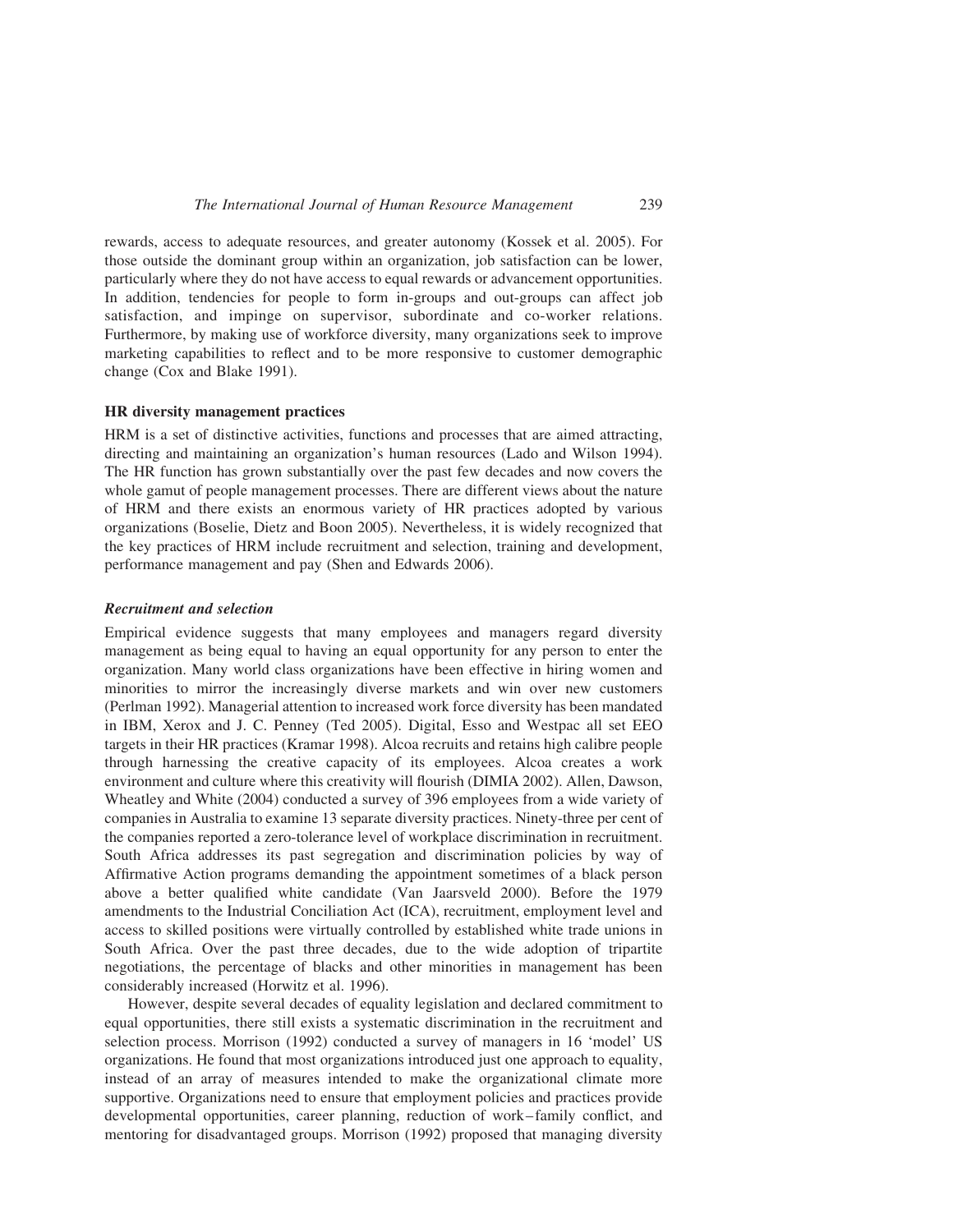can complement affirmative action strategies and new employment policies and practices to address the failure of organizations to promote women and racial and ethnic minorities into higher levels of management. Bennington and Wein (2000) found that there is widespread discrimination in employment in Australia. Holly (1998) and the Equal Opportunities Review (1995) presented the evidence of discrimination in recruitment and selection in the UK public sector. Walsh (1995) argued that the increasingly competitive environment makes it difficult for public sector managers to maintain the levels of organizational commitment required for equal employment opportunity to be truly meaningful. Worldwide, only 54% of working-age women are in the workforce compared to 80% of men (Kossek et al. 2005).

#### Training and development

There is anecdotal evidence showing diversity training and management development are receiving considerable attention from organizational management. According to Maxwell et al. (2001), people in the UK public sector normally regard diversity management as giving a fair chance to get ahead for everyone. Horwitz et al. (1996) reported that before 1979 the monopolization of skilled labour by white trade unions effectively denied access to apprenticeship training and skilled and managerial positions for South African black employees. Since the late 1970s, black managers as a proportion of all managers have increased as a result of implementing Affirmative Action programs. Many South African organizations have instituted multicultural value sharing workshops. By 1995, only 7.3% of the managers in the *Breakwater Monitor* sample involving 137 leading South African organizations and 837,331 employees were black, coloured or Asian. However, there has been a considerable growth of black, coloured, Asian and female mangers in South Africa since then. Past studies, such as Cunha and Marques (1995), showed that nations with a high femininity culture, such as Portugal and the Scandinavian countries, have higher percentages of female managers. In Portuguese public administration the percentage of female managers is twice that of Europe. J. C. Penney set a goal of 46% representation of women on its board of directors.

However, many leading corporations have not been successful in training, retaining and promoting women and minorities (Goodman et al. 2003). Managers in organizations where there is a lack of effective HR diversity polices are likely to promote or rate highly subordinates who have similar cultural backgrounds and experience. In the US whites hold 88.4% of managerial positions while comprising only 75% of the population (US Department of Labor 2003). The Executive Leadership Council's Institute for Leadership Development and Research conducted the 2004 census of African Americans on corporate boards. The survey revealed only 8.1% of the board members are African Americans in the 500 largest publicly traded American corporations (Alleyne 2005). A similar study conducted by Fortune magazine reported that people of colour made up only 19% of corporate board rooms and 26% of management in the Fortune 1000 plus the largest privately held companies (Hickman, Tkaczyk, Florian and Stemple 2003). Cited in a CNN report (CNN 2007), Fortune magazine revealed that, in 2006, only 2% of CEOs in the Fortune 1000 were women. Elsewhere, Allen et al. (2004) argued that the minority representation in middle and senior management positions in Australian organizations is inadequate.

There is evidence that training programmes present lower rates of female participation, becoming an obstacle to women's career advancement and access to managerial positions worldwide (Powell and Butterfield 1994). Women are also widely excluded from informal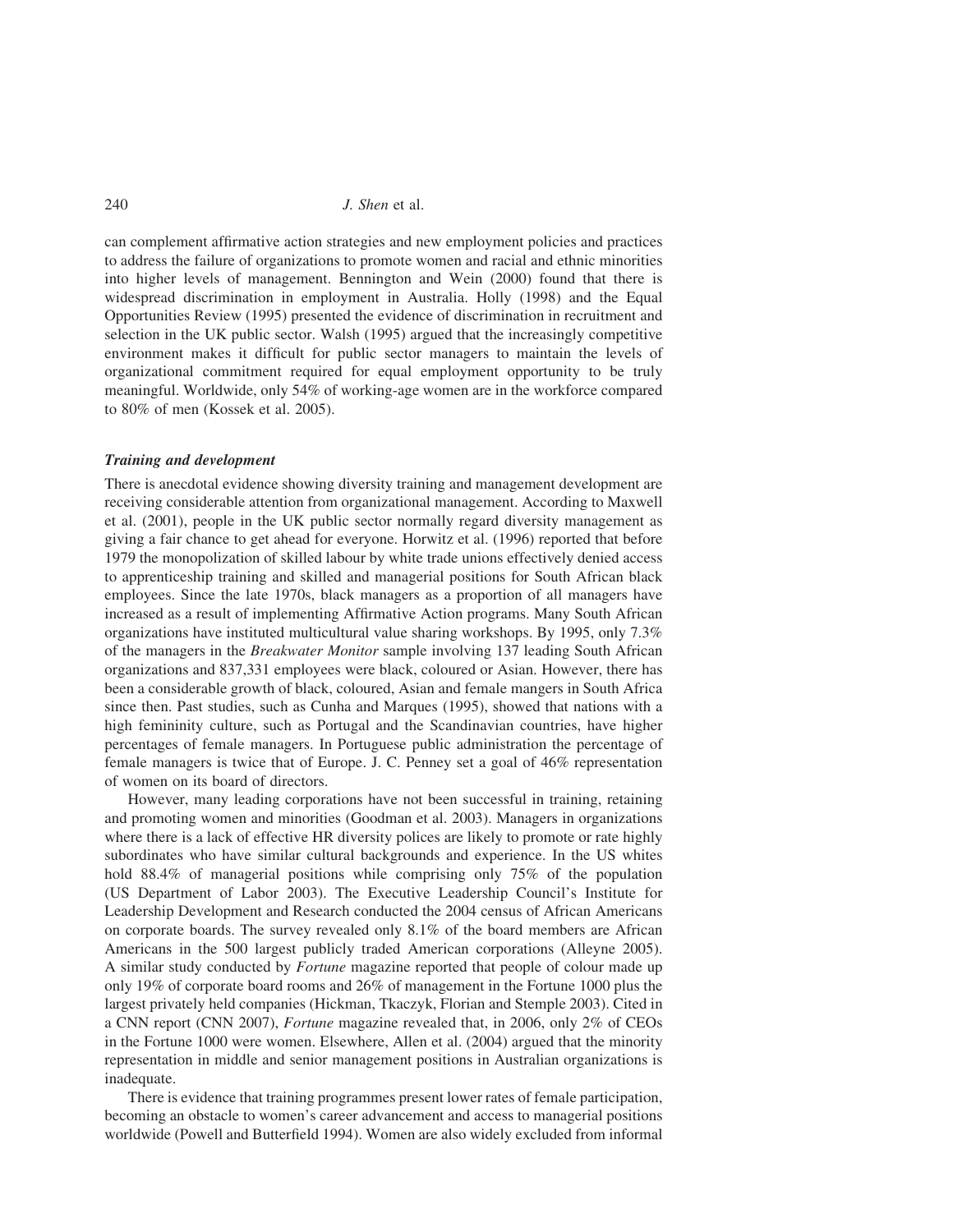networks and experience difficulties in the establishment of mentoring relationships. These factors prevent them from reaching top positions, a phenomenon known as 'the glass ceiling effect' (Ragins and Scandura 1994). Moreover, most diversity training programmes reinforce norms, values and perspectives of the dominant organizational culture (Tung 1993). Rabobank, a Dutch bank, has employed a relatively higher percentage of ethnic minorities than other organizations in the community in order to attract ethnic minority customers. However, employees in Rabobank with immigrant backgrounds are mostly recruited only for lower positions and promotion for these employees is very difficulty, if not impossible. Also, ethnic minority employees are not allowed to express their culture and religions in the bank openly (Subeliani and Tsogas 2005). Furthermore, the context of some diversity training may be different enough from the ongoing work context so as to make it difficult for trainees to exhibit behaviours similar to those learned in training (Ford and Fisher 1996).

#### Performance appraisal

Many organizations, such as Digital, Esso and Westpac, take account of AA and EEO in their performance appraisal systems (Kramar 1998). Australian companies largely draft and implement objective criteria and are fair in the performance appraisal process (Dagher, D'Netto and Sohal 1998). However, appraisal and performance-related pay practices and techniques are often inherently gendered and against women (Rubery 1995). Tsui and Gutek (1999) reported that there is consistent evidence showing that higher demographic similarity between supervisors and subordinates on age, race or gender correlates with HR outcomes, such as higher ratings on performance, organizational citizenship, and lower role ambiguity and conflict. Other mechanisms of discrimination are pointed out in the performance appraisal processes, in which women seem prone to get lower ratings (Ohlott, Ruderman and McCauley 1994). Australian companies usually do not involve culturally diverse employees in performance appraisal panels (Dagher et al. 1998).

# **Pay**

Pay inequality is a main cause of job dissatisfaction and demotivation, and therefore a major HR diversity issue (McLoughlin and Carr 1997; Van den Bos, Lind, Vermunt and Wilke 1997). EEO and AA have been integrated with compensation practices by many organizations, again, like Digital, Esso and Westpac (Kramar 1998). Kramar has been supported by Dagher et al. (1998) who also reported that diversity practices in remuneration are widely used by Australian organizations. However, Dagher et al. (1998) attributed positive remuneration practices to a 'union effect'. These authors state that a relatively strong trade union movement in Australia has prevented the occurrence of wage discrimination among unionized employees.

While the implementation of equal pay has significantly reduced earnings differences between men and women, gender income inequality still remains a global problem (Blau and Kahn 1994; Katz and Autor 1999; Brainerd 2000). Globally, women earn 20% to 30% less than men (Kossek et al. 2005). In France, the gap between men's and women's pay stands at around 22% for those entering the labour market for the first time in the early 1990s, whereas this difference was 15% for people in the same situation in the late 1970s (INSEE 2002). Gender wage inequality ranged from 10% to 54% in urban industries and from 20% to 45.7% in the rural sector in the 1990s in China (Meng 1998; Gustaffson and Li 2000; Hughes and Maurer-Fazio 2002). The size of gender wage differential in China is similar to that of Russia and other developed counties (Blau and Kahn 1994; Brainerd 2000).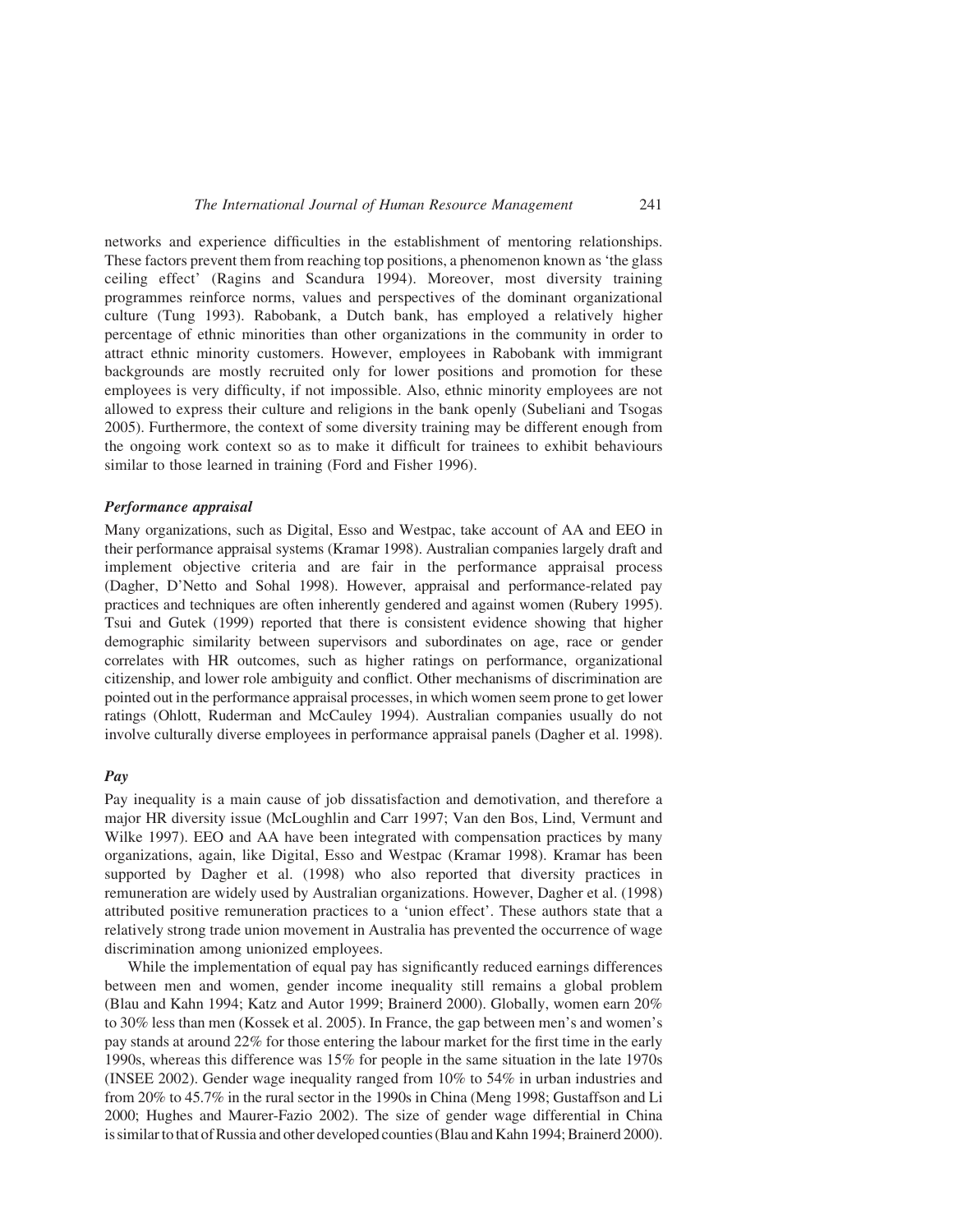In addition, only a small percentage of companies tie manager's rewards or compensation to the achievement of diversity goals (Allen et al. 2004).

#### Implementation of HR diversity policies

According to Martin and Woldring (2001) there is a high level of disagreement and a lack of ready consensus among HR managers on translating ethical principles into organizational diversity practices. As Snape and Redman (2003) stated, even among many global organizations that promote various forms of diversity, implementation is more an issue of talk than of actual practice. While companies remain conscious about equal opportunity, notably through legislative prerequisites, only a few have affirmative action programmes that go beyond the minimal fulfilment of legal requirements (De Cieri and Kramar 2003). Furthermore, many multinational enterprises have not established adequate diversity programmes in their overseas operations (Eagan and Bendick 2001). Empirical evidence also suggests that managers, employees and different sub-groups within an organization often have different perceptions of diversity management. For example, more employees than managers in Allen et al.'s (2004) study did not believe that their companies were good at implementing various diversity practices.

### Developing a framework of HR diversity management

Many authors have suggested a range of techniques for improving diversity management through HRM. Strong emphasis has been put on management philosophy that is committed to EEO, AA and appreciating and making use of diversity at the strategic level. As Truss (1999) argued, leadership and administrative heritage influence the nature and form of careers offered to both men and women. Effective diversity management requires a culture of inclusion that creates a work environment nurturing teamwork, participation and cohesiveness (Carnevale and Stone 1994; Dwyer, Richard and Chadwick 2001). Diversity culture should be emphasized in organizational vision, mission and business strategy and the HRM strategy. The formation of a diversity culture requires a significant commitment of resources and leadership. Formalization of HR diversity policies is also necessary as Reskin and McBrier (2000) argued that organizations with written documents for hiring and firing had higher percentages of women in management.

Measuring diversity and diversity management practices is strongly regarded as the initial step of HR diversity management practice (Kossek et al. 2005). Diversity capabilities in organizations could be undermined by the lack of attention to the documented polices and practices and proper record keeping. For example, according to ACIB (2000), in Australia, most organizations did not keep information on ethnic background in the 1990s. Sixty percent of the surveyed organizations had no data on language skills, and 35% did not collect data on employee age. A lack of systems for identifying diversity means that CEOs are not well placed to harvest the diversity embedded in their firm's human capital. Therefore, many scholars have suggested organizations measure the identity profile or demographics of defined work groups (Cox 1993), the dominant organizational culture, and the perceptions of various employee groups in order to identify cultural barriers that may hinder the full and effective participation of all employees (Kossek et al. 2005). A critical analysis of the current HR diversity practices, such as recruitment and selection procedures, criteria for entry into jobs, selection tools, diversity training programmes, performance appraisal and compensation is also important. Such an analysis helps to overcome unfairness, remove the glass ceilings and eradicate tokenism and resistance (Human 1993). Periodic audits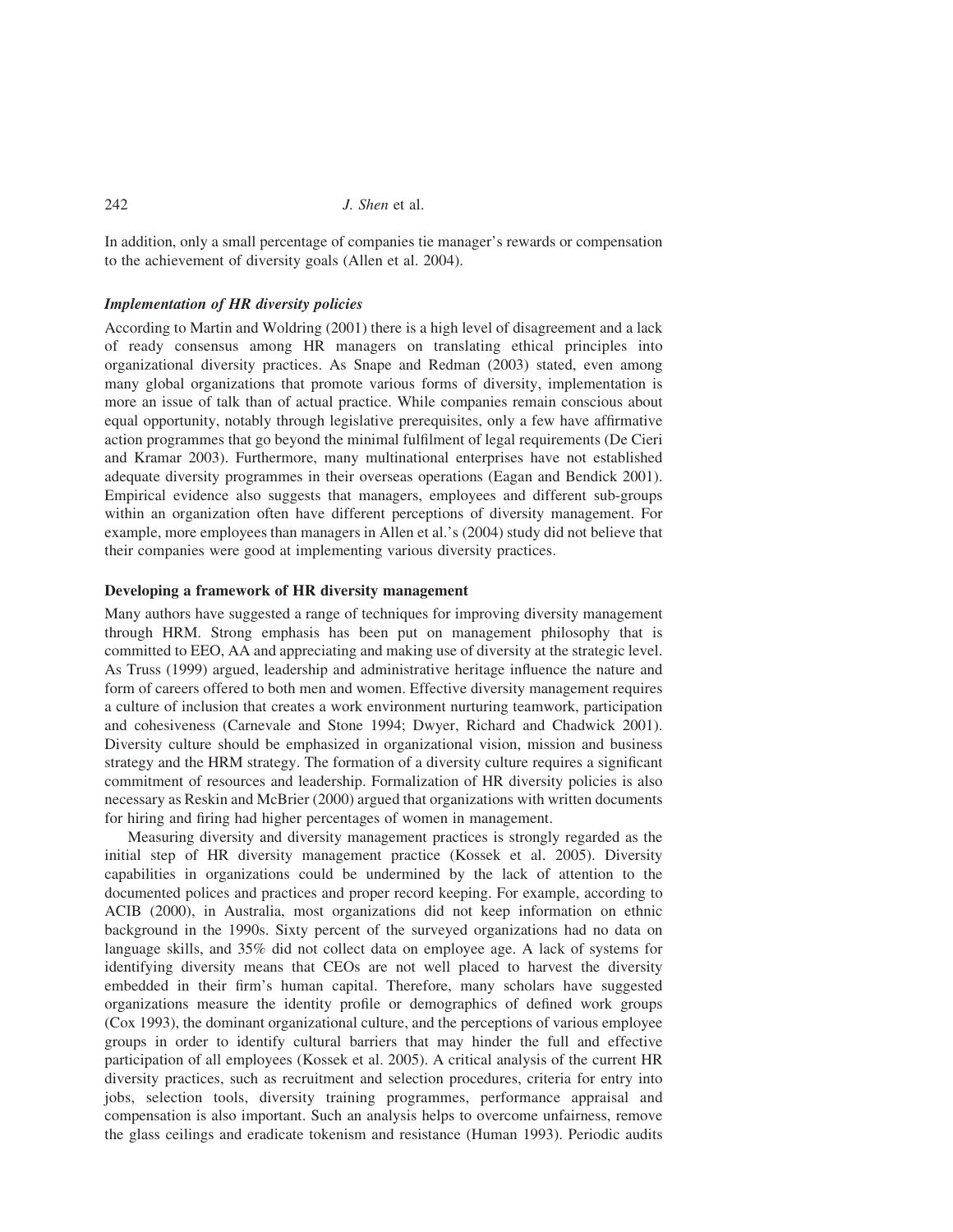of diversity are necessary to identify the areas that require improvement to manage diversity effectively. Organizations can compare this data with benchmarking in an industry or a region in order to rate and increase the representation of women and minorities in the workforce or management. Our next sections focuses on the techniques for improving HR diversity at the tactical level.

# Recruitment and selection

Managing growth in workforce diversity and increasing the representation of women and minorities is a critical HRM strategy of recruitment and selection for most organizations (Thomas and Ely 1996). Human resource managers usually tend to bring people into the organization and promote employees who fit or have values similar to the decision makers or gatekeepers. Therefore, recruitment and selection should avoid what Schneider (1987) called 'the A-S-A (attraction-selection-attrition) cycle' in order to develop multiple cultures in the organization. Human resource professionals and line managers who recruit and interview job seekers in a multicultural workforce need to be aware of the ways in which the interviewers' beliefs, attitudes, and stereotypes influence interview behaviour.

# Training and development

High quality diversity awareness training is one HR function that enhances the effective integration of diverse group members. Awareness training builds a common understanding of the value of diversity, assisting in building social cohesion so that it improves individual and organizational outcomes. Rynes and Rosen (1995) found in their study that 75% of trainees who took diversity training, left the training with positive diversity attitudes, while only 9% of trainees actually entered with favourable attitudes. Sixty eight per cent of employees were sceptical prior to training, whereas only 7% reported scepticism after training. Roberson, Kulik and Pepper (2003) recommended that companies must clarify training objectives and systematically conduct a training needs assessment. Participants should know whether the training programme seeks to raise diversity awareness or develop multicultural skills. Social psychological research on stereotyping and linkages to prejudice reduction must also be tightly incorporated into training design. A top down training strategy may be valuable – providing awareness training to senior managers first and team-building training last. Education and training should be tailored to the specific needs of the organization, division, level, team or individuals. Critical to the success of education and training is the important step of linking training to the strategic objectives of the organization. Kossek et al. (2005) suggested that external facilitators involved in diversity training may help to achieve higher levels of productivity in a shorter time given work group diversity can lead to increased conflict among members in the short-term.

Professional development and career planning is another area where discrimination is visible and needs careful attention while designing diversity management policies. If the HR practices concerning career progression do not effectively reflect diversity issues, diverse employees would have negative perceptions of the whole process (Richard and Kirby 1999). Organizations should ensure providing equal opportunities for promotion and personal development to all employees. Minorities should be regularly included on panels that evaluate, select and promote managers. The problem of assessing candidates for promotion who are 'different' can be reduced if some of the decision makers are non-traditional managers. Direct intervention by top-level executives in the promotion process is sometimes necessary to ensure that diversity goals are not overlooked. The main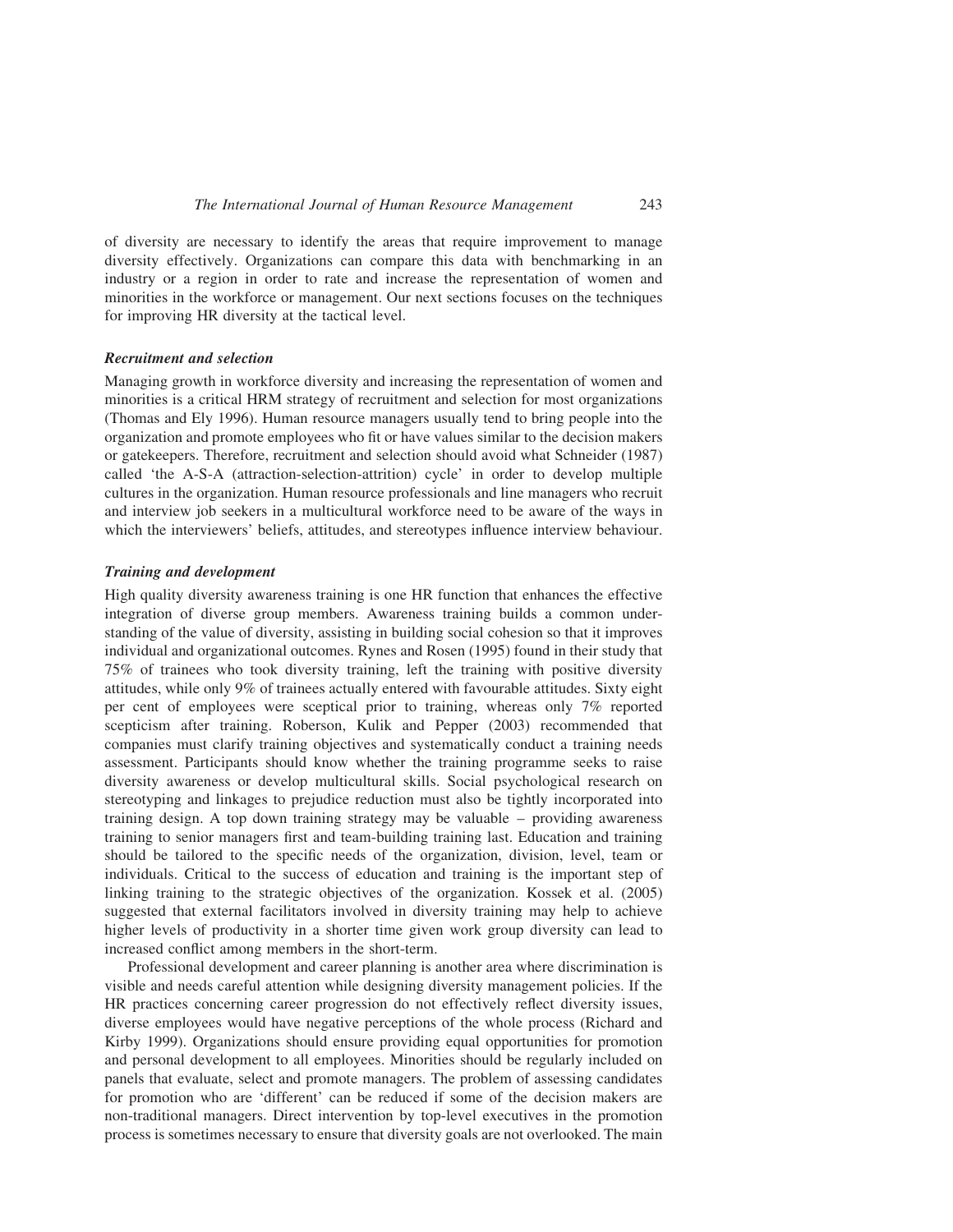point is that candidates must not only be recruited, but they must be adequately prepared to take on demanding managerial assignments (Loden and Rosener 1991, Morrison 1992). Scholars have suggested that mentoring is another strategy for managing diversity. A successful senior mentor is matched with more junior women or minority employees, with the objective of enabling under-represented demographic groups to move through the invisible barriers and advance in their careers (Ragins 2002).

#### Appraisal

Effective performance appraisal practices in the area of diversity management should be objective not subjective, relevant to the job and the company, and fair to all employees and offer no special treatment (Schuler, Dowling and DeCieri 1993). Including non-traditional managers on the appraisal panels can help to create objective criteria and fair performance appraisal practices. When conducting appraisals, the language of appraisal should focus on the individual's performance and not on the personality or race. Hence, the aim should be to make the appraisal as culturally neutral as possible (Fulkerson and Schuler 1992). Also, some scholars suggest that when assessing each manager's performance, actions taken by the manager to hire and promote minorities and women can be used as performance criteria in order to promote diversity (Morrison 1992; Sessa 1992).

# **Pay**

Pay equality contributes to effective diversity management and organizational performance. Diversity management in remuneration requires complete application of the principle of equal pay and a performance-based pay system. Empirical evidence suggests that the compensation structure, the wage determinants and the benefit schemes should be designed not only on common principles but also considering individuals in terms of their ability, knowledge and skill.

An individual-driven remuneration system facilitates individual lifestyles and further promotes diversity. To implement HR diversity practices, scholars also placed strong emphases on educating employees to understand diversity principles and accept their responsibilities, developing identity-based networking groups and targeting communications to different affinity group members (Kramar 1998; Friedman and Holtom 2002).

At the operational level, a major diversity management issue arises when an individual tries to balance work and family life. In this regard flexible employment has great advantages over the traditional employment system. Employment flexibility provides individuals with the freedom to choose the working schedule based on their personal capacity. The diverse workforce has different priorities for themselves as well their families and societies. Flexibility provides a reasonable balance and allows employees to address significant issues. BHP Billiton, a leading Australian organization is one of the first companies in the world to combine health, safety, environment and community matters in one policy and one set of management standards. At the centre of diversity practices at BHP Billiton are the company's Diversity and Work-life Balance policies (DIMIA 2002). However, in rest of the world this issue is yet to gain momentum. Therefore, it is advocated that if work–life balance is not maintained, individual issues would arise and would ultimately affect organizational productivity (Cox 1993). Organizations must therefore provide support services to help mitigate certain issues that are associated with work–life balance. When providing such support services, managers and supervisors are critical players and can help to build a culture that values diversity across the organization.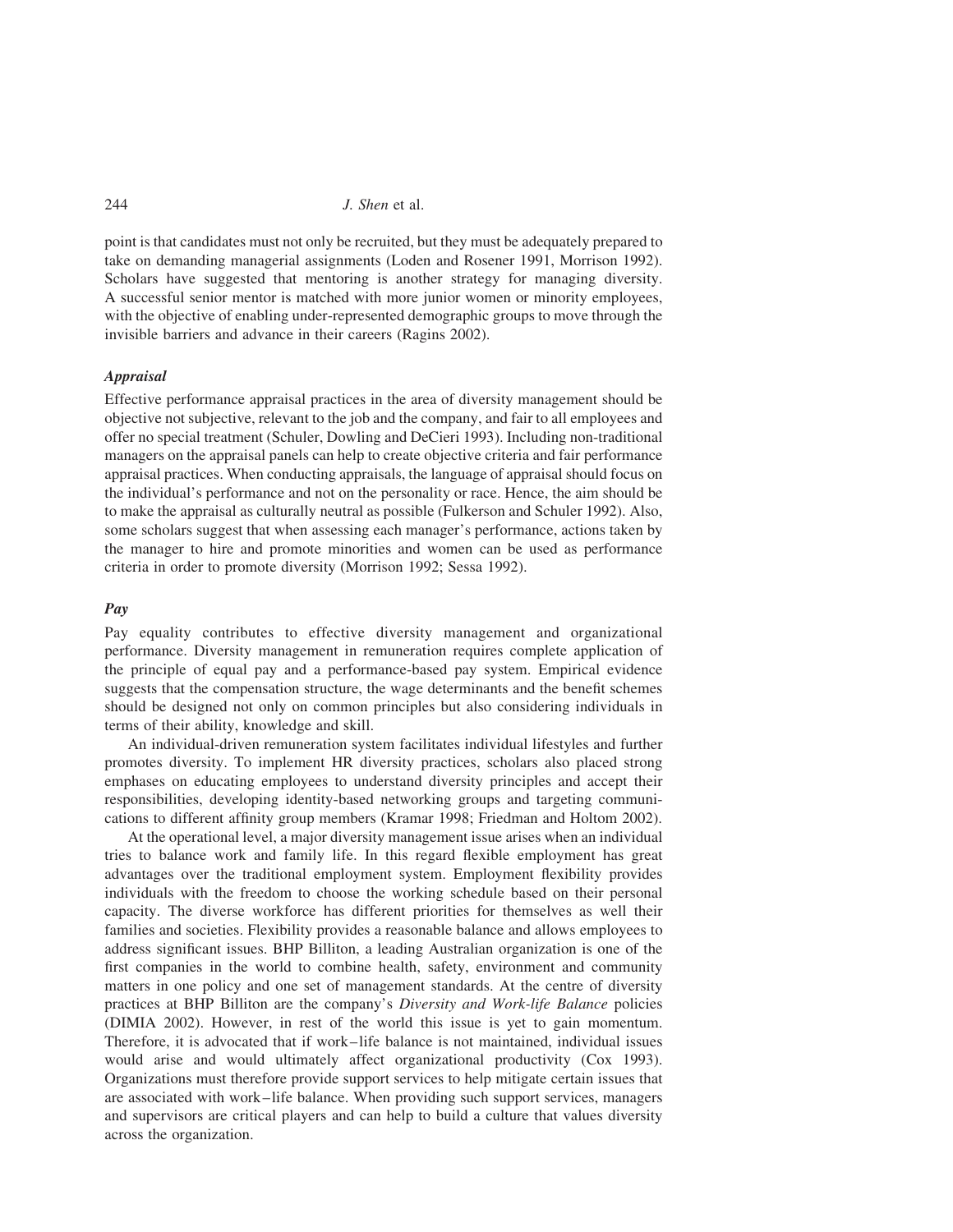Reflecting the discussions above, at the strategic level, what is required is a management philosophy that recognizes diversity is critical for organizational success. Top management commitment to diversity should be reflected in the organizational vision, mission and business strategy in order to remove psychological and operational barriers to managing diversity. If such commitment is inconsistent with the current organizational culture, then a significant culture change may be necessary in order to create an atmosphere of mutual respect of all employees. At the tactical level, a range of HRM diversity policies can be formulated in order to support this management philosophy. Measuring the employees' perception of the existing HRM diversity practices and their expectations may be conducted to facilitate policy development. HRM diversity policies at the operational level are implemented at the workplace, involving mainly educating employees, identity-based networking groups, targeting communications to different affinity group members, flexible employment and support for generating a work–life balance.

At all levels, line managers should play a more important role in diversity management. Devolution of responsibility for people management is a central theme of HRM (Storey 1992) and of diversity management as well (Kandola and Fullerton 1994). Sanglin-Grant and Schneider (2000) found that line managers' iterations of organizational policy on racial equality are sometimes at odds with employees' views of organizational practice. Hence, line management should be involved more in the decision-making process in order to fully understand and effectively implement diversity management.

Based on the above discussion, a conceptual framework of HR diversity management is proposed and shown in Figure 1. This model indicates that diversity management includes EEO/AA as well as appreciating and making use of diversity. Diversity management should occur at the strategic, tactical and operational levels through a range of different activities involving managers at all three levels. The model also highlights the ultimate objectives of diversity management. These objectives include benefits to organizations and individuals which can result from good diversity management.



Figure 1. A framework of HR diversity management.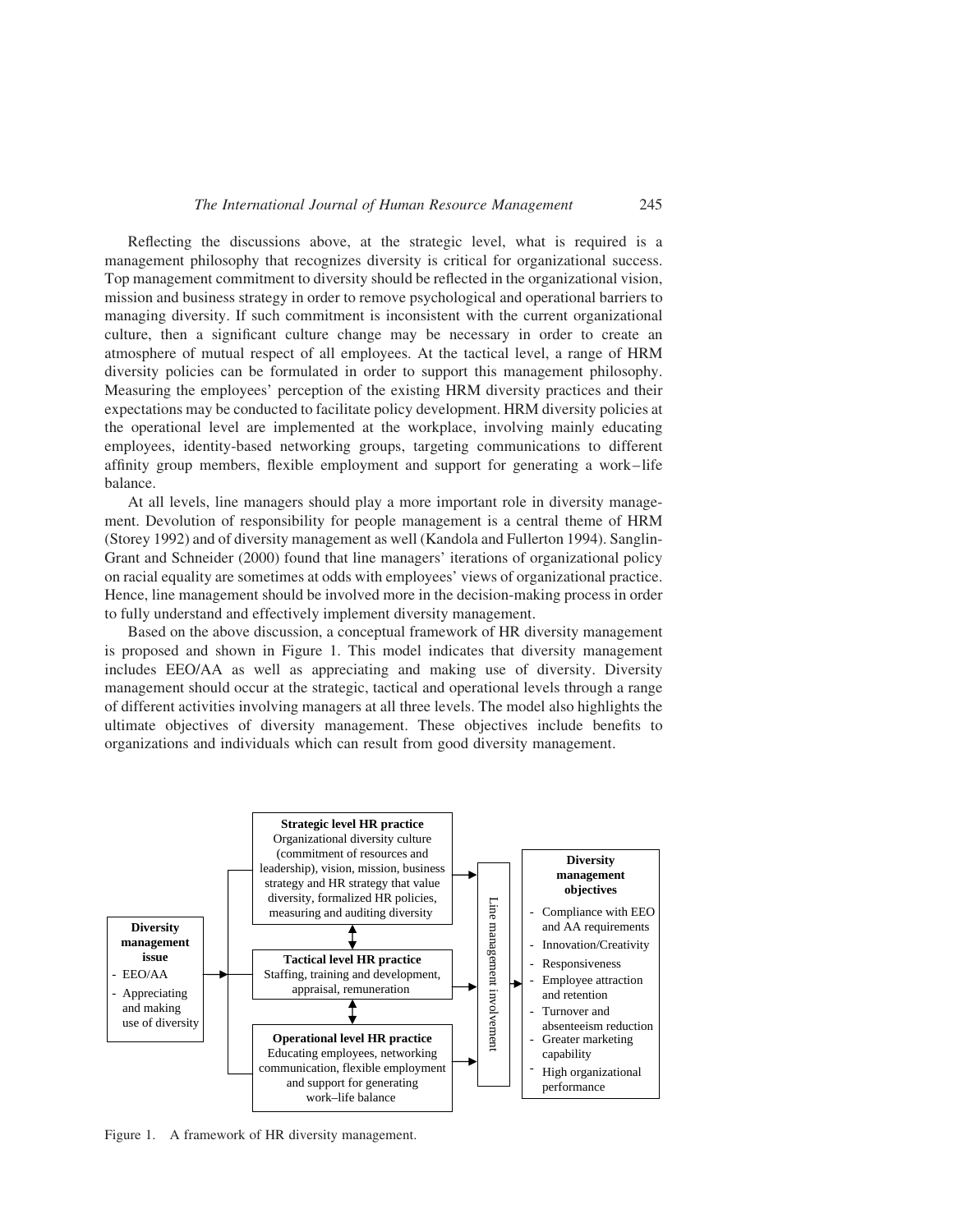#### Discussion and conclusion

HR diversity management has gained momentum because of the pressures on business that become internationally competitive, the changing labour force composition, growing awareness of the importance of human resources management and a backlash created by perceptions of special treatment for women and ethnic minorities. Critically reviewing the literature, this study reveals three prominent features of HR diversity practices. First, despite growing commitment to EEO in many organizations, there is wide discrimination in employment. This is evidenced by low employment of women and minorities and the lack of minority representation at higher organizational levels. Also, female and minority employees are always disadvantaged in training, performance appraisals and remuneration. Second, HR diversity is often restricted to hiring by numbers (Agocs and Burr 1996). Relatively, little is done on other HR activities including training, management development and individual-based appraisal and pay. Often, minority employees are recruited for lower positions and provided few promotion opportunities. While many organizations provide diversity training most training programmes reinforce norms and values of the dominant organizational culture. Organizations normally do not take individual differences into consideration when formulating and implementing training, appraisal and pay policies. Pay inequality, especially gender income inequality, still remains a significant issue in diversity management. Ethnic minorities are frequently not comfortable with open expression of their opinions. Empowerment of a truly diverse workforce is not yet a norm. Third, an important focus in HR diversity management is placed on the notion of equality, usually described as fairness or workplace discrimination. Most companies do not really have effective diversity management practices that value and make use of diversity. The major incentive for implementing EEO and AA is to gain greater marketing capability and attract ethnic minority customers by mirroring increasing diverse markets. Therefore, most organizations have not built the requisite diverse workforce nor launched diversity programs to unleash the potential of the diverse workforce they employ.

The findings of this study have significant practical implications. The review indicates that there is a continuing need for effective diversity management and for HRM to play an irreplaceable role in this regard. Effective diversity management through good HR practices and procedures leads to positive outcomes. Ineffective diversity management in HR is most likely to result in conflict, demotivation, higher employee turnover and low organizational performance. Therefore, diversity management must become a priority agenda in HRM practices for all organizations. Due to the fact that most organizations consider diversity mainly as an issue of compliance with legal requirements and recruiting ethnic minorities, there is a great need for improved HR diversity strategies focusing on appreciating and making use of diversity.

In order to do so, as the proposed framework suggests, at the strategic level, top management is required to have a philosophy and foster organizational culture that recognizes diversity, and commits resources and leadership so as to implement diversity policies. At the tactical level, organizations should adopt a range of HRM policies incorporating EEO and AA and simultaneously making use of diversity. At the operational level, organizations should pay attention to educating employees, networking, communications and flexible employment. At all levels, line managers should be actively involved in HR diversity management.

This study has identified several avenues for further research. Despite wide recognition of its significance, diversity management in HR has to date received surprisingly little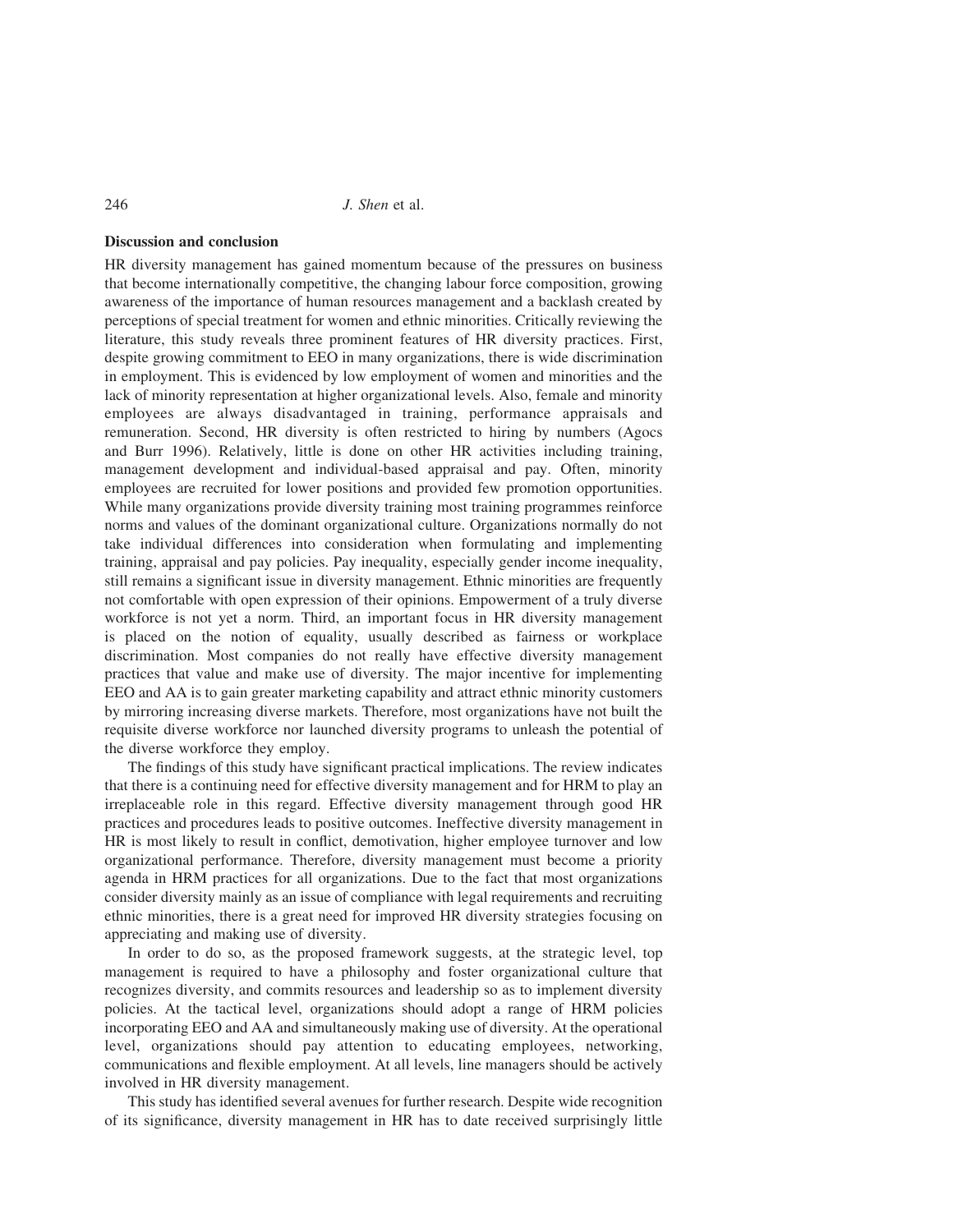attention in the diversity management literature. There are some HRM studies concerning diversity issues. However, the fact that these studies are normally regarded only as part of the HR literature makes it difficult to draw complete conclusions on HR diversity management by analysing only the diversity management literature. Also, interestingly, although scholars have emphasized the differences between diversity management and EEO and AA, past studies have focused on EEO and AA in HRM policies and practices. Valuing diversity and utilizing the knowledge and skills of a diverse workforce, an aspect which is beyond EEO, has been largely neglected. As a result, the existing literature does not indicate how diversity has actually been managed through HRM. Therefore, further research is necessary on the state of HRM diversity management beyond EEO and AA. Such research in developing and transitional economies is urgently needed as most past studies have been conducted in the Western contexts, such as the US, EU nations and Australia. As mentioned earlier there are different diversity issues in different national contexts. Research in non-western contexts would develop a better understanding of the effects of different socio-cultural environments on diversity management. Also, due to the fact that managers, employees and different groups within an organization may have different perceptions of diversity management, such perceptions can often be the result of poor implementation of HR diversity policies. Future research should examine diversity management from multiple perspectives. Moreover, past studies are usually prescriptive in exploring the relationship between HR diversity practices and organizational performance. As a result, there is, so far, no study statistically examining the contribution of diversity management in HR to organizational performance from financial and non-financial perspectives. Further empirical research on this aspect would advance our understanding of the contributions of HR diversity management.

#### References

- ACIB (Australian Centre for International Business) (2000), The International Business Case for Diversity Management, Program for The Practice of Diversity Management, Department of Immigration and Multicultural Affairs in Cooperation with the Australian Center for International Business.
- Agocs, C., and Burr, C. (1996), 'Employment Equity, Affirmative Actions and Managing Diversity: Assessing the Differences,' International Journal of Manpower, 17, 4/5, 30–45.
- Allen, R.S., Dawson, G.A., Wheatley, K.K., and White, C.S. (2004), 'Diversity Practices: Learning Responses for Modern Organizations,' Development and Learning in Organizations, 18, 6,  $13 - 15$ .
- Alleyne, S. (2005), 'Count On This,' Black Enterprise, 35, 11, 80.
- Bennington, L., and Wein, R. (2000), 'Anti-Discrimination Legislation in Australia Fair, Effective, Efficient or Irrelevant?,' International Journal of Manpower, 21, 1, 21–33.
- Blau, F.D., and Kahn, L.M. (1994), 'Rising Wage Inequality and the U.S. Gender Gap,' American Economic Review, 84, 1, 23–28.
- Blum, T.C., Fields, D.L., and Goodman, J.S. (1994), 'Organizational-Level Determinates of Women in Management,' Academy of Management Journal, 37, 2, 241–266.
- Boselie, P., Dietz, G., and Boon, C. (2005), 'Commonalities and Contradictions in Research on Human Resource Management and Performance,' Human Resource Management Journal, 15, 3, 67–94.
- Brainerd, E. (2000), 'Women in Transition: Changes in Gender Wage Differentials in Eastern Europe and Former Soviet Union,' Industrial and Labor Relations Review, 54, 1, 138–162.
- Burbridge, L., Diaz, W., Odendahl, T., and Shaw, A. (2002), 'The Meaning and Impact of Board and Staff Diversity in the Philanthropic Field,' San Francisco: Joint Affinity Groups, http://www. nng.org/html/ourprograms/research/diversity\_table.htm (accessed 20 November 2003).
- Carnevale, A.P., and Stone, S.C. (1994), 'Diversity Beyond the Golden Rule,' Training and Development, 48, 10, 22–39.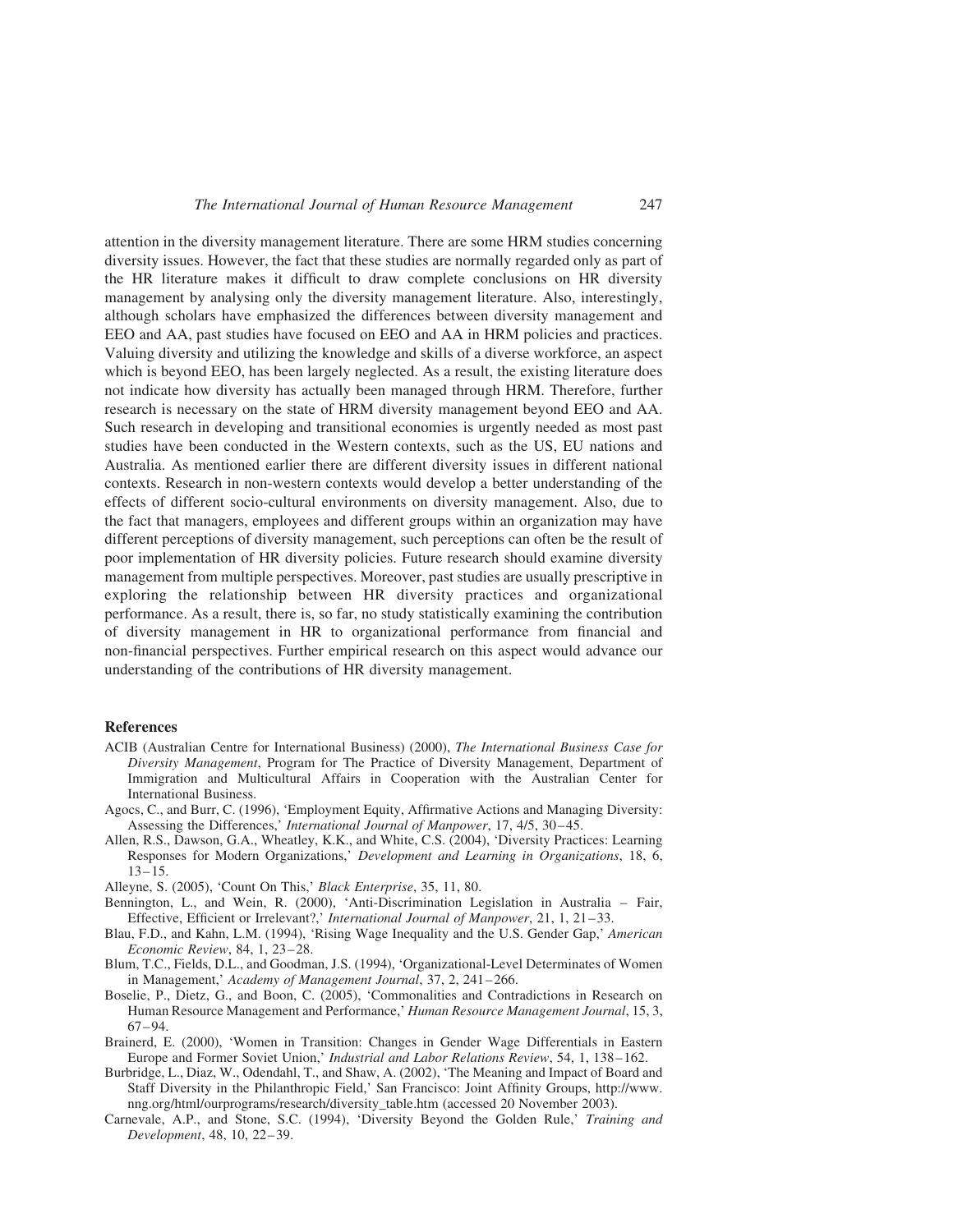- Cassell, C. (1996), 'A Fatal Attraction? Strategic HRM and the Business Case for Women's Progression,' Personnel Review, 25, 5, 51–66.
- CNN (2007), 'Fortune 500 2006,' http://money.cnn.com/magazines/fortune/fortune500/1.html (accessed 15 August 2007).
- Cox, T. (1993), Cultural Diversity in Organizations: Theory and Research Practices, San Francisco, CA: Berrett-Koehler Publishers.
- Cox, T., and Blake, S. (1991), 'Managing Cultural Diversity: Implications for organizational Competitiveness,' Academy of Management Executive, 5, 3, 45–56.
- Cunha, R.C., and Marques, C.A. (1995), 'Portugal,' in Human Resource Management in Western Europe, ed. I. Brunstein, Berlin: De Gruyter, pp. 211–229.
- Dagher, J., D'Netto, B., and Sohal, A.S. (1998), 'Managing Workforce Diversity in the Australian Manufacturing Industry,' Journal of Human Factors and Ergonomics in Manufacturing, 8, 2,  $1 - 15$ .
- De Cieri, H., and Kramar, R. (2003), Human Resource Management in Australia, Sydney: McGraw-Hill.
- DIMIA (2002), Positive Outcome: BHP Billiton Case Study on Productive Diversity, Department of Immigration and Multicultural and Indigenous Affairs, Canberra, pp. 1–9.
- Dwyer, S., Richard, O., and Chadwick, K. (2001), 'Gender Diversity in Management and Firm Performance: The Influence of Growth Orientation and Organizational Culture,' Journal of Business Research, 55, 1–11.
- Eagan, M., and Bendick, M. (2001), 'Workforce Diversity Initiatives of U.S. Multinationals in Europe,' Research Report. Washington, DC: Bendick and Egan Economic Consultants.
- Equal Opportunities Review (1995), 'The Gender Impact of Compulsory Competitive Tendering,' Equal Opportunities Review, 61, 19–23.
- Ford, J., and Fisher, S. (1996), 'The Role of Training in a Changing Workplace and Workforce: New Perspectives and Approaches,' in Managing Diversity: Human Resource Strategies for Transforming the Workplace, eds. E. Kossek and S. Lobel, Oxford: Blackwell, pp. 164–193.
- Friedman, R., and Holtom, B. (2002), 'The Effects of Network Groups on Minority Employee Retention,' Human Resource Management, 41, 4, 405–421.
- Fulkerson, J.R., and Schuler, R.S. (1992), 'Managing Worldwide Diversity at Pepsi-Cola International,' in Diversity in the Workplace: Human Resources Initiatives, ed. S.E. Jackson, New York: Guilford Press.

Gardenswartz, L., and Rowe, A. (1998), 'Why Diversity Matters,' HR Focus, 75, 7, s1-s3.

Goodman, J., Fields, D., and Blum, T. (2003), 'Cracks in the Glass Ceiling: In What Kind of Organizations Do Women Make it to the Top?,' Group and Organization Management, 28, 4, 475–501.

Gordon, J. (1995), 'Different from What? Diversity as a Performance Issue,' Training, 32, 5, 25–33.

- Gustaffsson, B., and Li, S. (2000), 'Economic Transformation and the Gender Earnings Gap in Urban China,' Journal of Population Economics, 13, 2, 305–329.
- Hickman, J., Tkaczyk, C., Florian, E., and Stemple, J. (2003), '50 Best Companies for Minorities,' Fortune, 148, 1, 103.
- Holly, L. (1998), 'The Glass Ceiling in Local Government A Case Study,' Local Government Studies, 24, 1, 1–73.
- Horwitz, F.M., Bowmaker-Falconer, A., and Searll, P. (1996), 'Human Resource Development and Managing Diversity in South Africa,' International Journal of Manpower, 17, 4/5, 134–151.
- Hughes, J., and Maurer-Fazio, M. (2002), 'Effects of Marriage, Education, and Occupation on the Female/Male Wage Gap in China,' Pacific Economic Review, 7, 1, 137–156.
- Human, L. (1993), Affirmative Action and the Development of People: A Practical Guide, Kenwyn, Cape Town: Juta.
- Iles, P. (1995), 'Learning to Work with Difference,' Personal Review, 24, 6, 44–60.
- INSEE (Institut National de la Statistique et des Etudes Economique) (2002), 'Differences in Pay Paths from the First Job Onwards (Les différences de carrières salariales à partir du premier emploi),' www.eiro.eurofound.eu.int/2002/09/feature/fr0209103f.html (accessed 2 December 2006).
- Joplin, J.R.W., and Daus, C.S. (1997), 'Challenges of Leading a DIVERSE Workforce,' The Academy of Management Executive, 11, 3, 32–48.
- Kalleberg, A., Knoke, D., Marsden, P., and Spaeth, J. (1994), 'The National Organizations Study: An Introduction and Overview,' American Behavioral Scientist, 37, 860–871.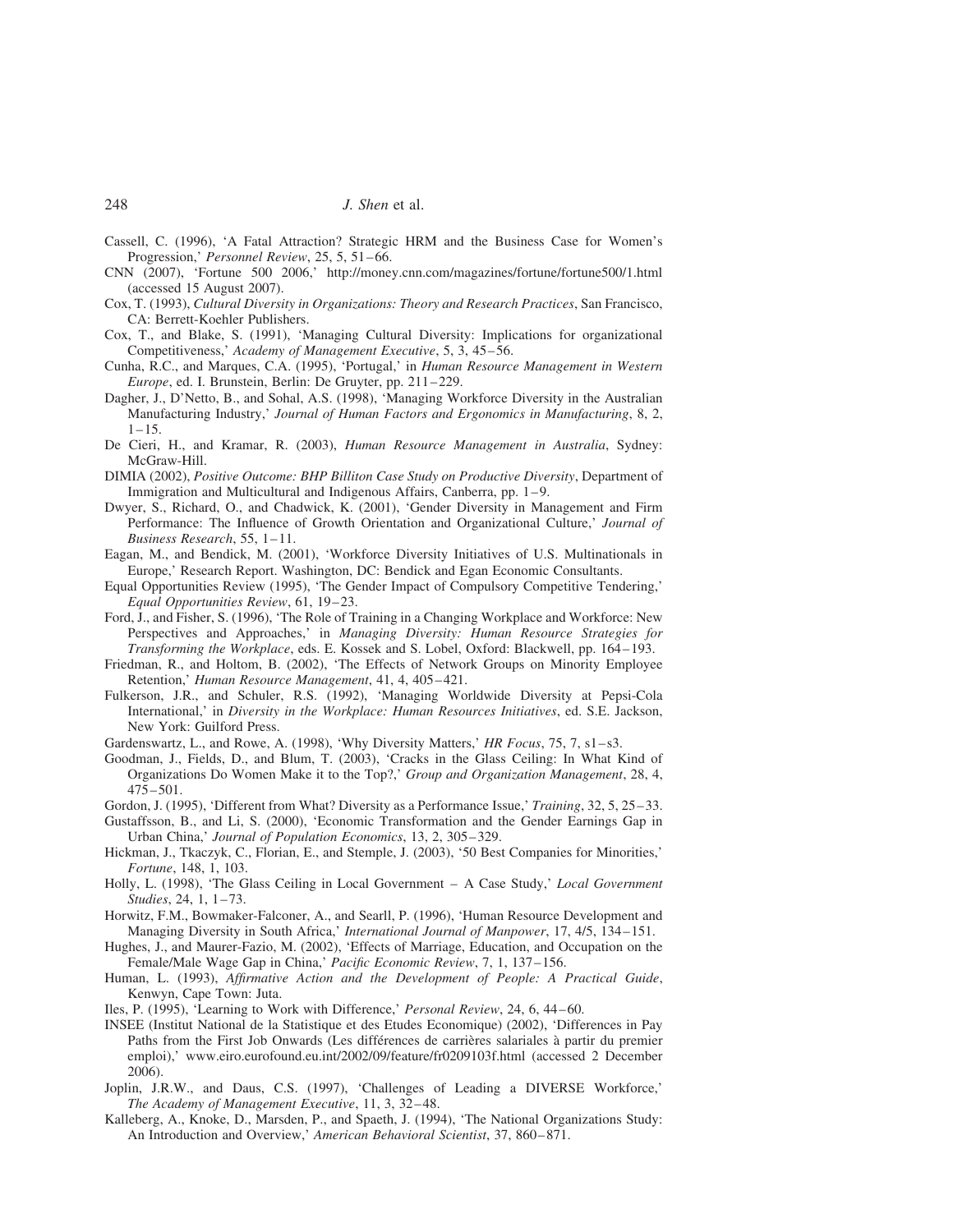Kandola, R. (1995), 'Managing Diversity: New Broom or Old Hat?,' in International Review of Industrial and Organizational Psychology (vol. 10), eds. C.L. Cooper and I.T. Robertson, Chichester: Wiley.

Kandola, R., and Fullerton, J. (1994), Managing the Mosaic, London: CIPD.

- Katz, L., and Autor, D. (1999), 'Changes in the Wage Structure and Earnings Inequality,' in Handbook of Labour Economics (vol. 3), eds. O. Ashenfelter and D. Card, Nort Holland: Elsevier Science, pp. 1463–1555.
- Konrad, A., and Linnehan, F. (1995), 'Formalized Human Resource Management Structures: Coordinating Equal Opportunity or Concealing Organizational Practices,' Academy of Management Journal, 38, 787–820.
- Kossek, E.E., Lobel, S.A., and Brown, A.J. (2005), 'Human Resource Strategies to Manage Workforce Diversity,' in Handbook of Workplace Diversity, eds. A.M. Konrad, P. Prasad and J.M. Pringle, Thousand Oaks, CA: Sage, pp. 54–74.
- Kramar, R. (1998), 'Flexibility in Australia: Implications for Employees and Managers,' Employee Relations, 20, 5, 453–460.
- Lado, A.A., and Wilson, M.C. (1994), 'Human Resource Systems and Sustained Competitive Advantage: A Competency-Based Perspective,' Academy of Management Review, 19, 4, 699–727.
- Lawler, J. (1996), 'Managing Diversity at Work,' in Human Resources at Work, ed. C. Molander, Lund: Studentlitteratur, pp. 159–185.
- Liff, S., and Wajcman, J. (1996), '"Sameness" and "Difference" Revisited: Which Way Forward for Equal Opportunity Initiatives?,' Journal of Management Studies, 33, 1, 79–94.
- Litvin, D. (1997), 'The Discourse of Diversity: From Biology to Management,' Organizations, 4, 2, 187–209.
- Loden, M., and Rosener, J.B. (1991), Workforce America! Managing Employee Diversity as a Vital Resource, Burr Ridge, IL: Irwin.
- Martin, G., and Woldring, K. (2001), 'Ready for the Mantle? Australian Human Resource Managers as Stewards of Ethics,' International Journal of Human Resource Management, 12, 2, 243–255.
- Maxwell, G.A., Blair, S., and McDougall, M. (2001), 'Edging Towards Managing Diversity in Practice,' Employee Relations, 23, 5, 468–482.
- McLeod, P.L., Lobel, S.A., and Cox, T.H. (1996), 'Ethnic Diversity and Creativity in Small Group,' Small Group Research, 27, 2, 248–264.
- McLoughlin, D., and Carr, S.C. (1997), 'Equality Sensitivity and Double De-Motivation,' Journal of Social Psychology, 137, 55, 668–670.
- Meng, X. (1998), 'Male-Female Wage Determination and Gender Wage Discrimination in China's Rural Industrial Sector,' Labour Economies, 5, 67–89.
- Morrison, A. (1992), The New Leaders: Guidelines on Leadership Diversity in America, San Francisco, CA: Jossey-Bass.
- Nkomo, S.M., and Cox, T., Jr. (1996), 'Diverse Identities in Organization,' in Handbook of Organization Studies, eds. S.R. Clegg, C. Hardy and W.R. Nord, London: Sage, pp. 338–356.
- Ohlott, P., Ruderman, M., and McCauley, C. (1994), 'Gender Differences in Managers' Development Job Experiences,' Academy of Management Journal, 37, 1, 46–67.
- Perlman, L. (1992), 'Turning Diversity into Opportunity,' Conference Board Report 75th Anniversary Symposia Series, in Diversity's Strength: Capitalizing on the New Workforce, New York: Conference Board, pp. 15–16.
- Powell, G.N., and Butterfield, D.A. (1994), 'Investigating the "Glass Ceiling" Phenomenon: An Empirical Study of Actual Promotions to Top Management,' Academy of Management Journal, 37, 1, 68–86.
- Ragins, B.R. (2002), 'Understanding Diversified Mentoring Relationships: Definitions, Challenges and Strategies,' in Mentoring and Diversity: An International Perspective, eds. D. Clutterbuck and B. Ragins, Oxford: Butterworth-Heinemann, pp. 23–53.
- Ragins, B.R., and Scandura, T. (1994), 'Gender Differences in Expected Outcomes of Mentoring Relationships,' Academy of Management Journal, 37, 4, 957–971.
- Reskin, B., and McBrier, D. (2000), 'Why not Ascription? Organizations' Employment of Male and Female Managers,' American Sociological Review, 65, 2, 210–233.
- Richard, O.C. (2000), 'Racial Diversity, Business Strategy, and Firm Performance: A Resource-Based View,' Academy of Management Journal, 43, 2, 164–177.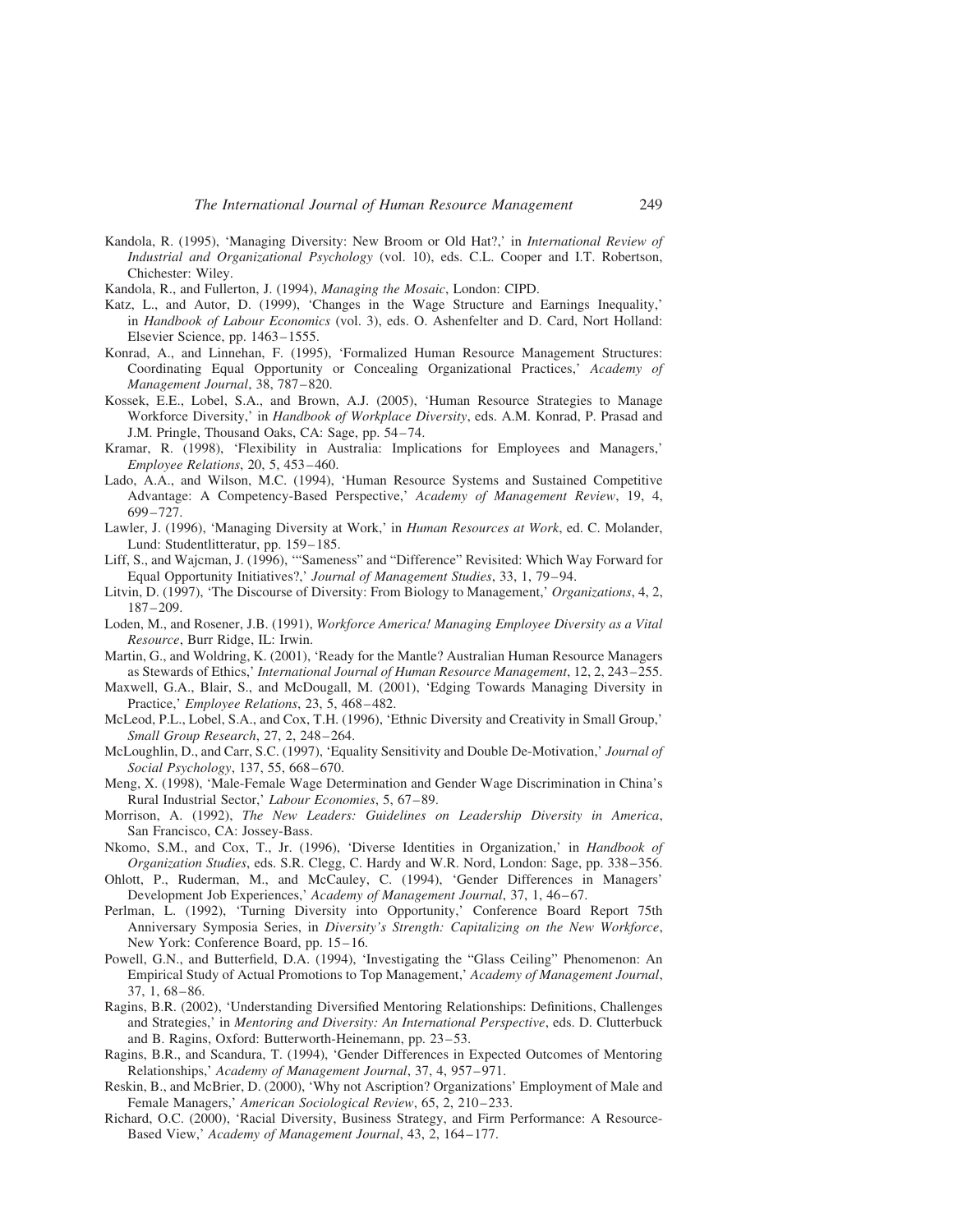- Richard, O.C., and Kirby, S. (1999), 'Organizational Justice and the Justification of Work Force Diversity Programs,' Journal of Business and Psychology, 14, 1, 109–118.
- Roberson, L., Kulik, C., and Pepper, M. (2003), 'Using Needs Assessment to Resolve Controversies in Diversity Training Design,' Group and Organization Management, 28, 1, 148–174.
- Rubery, J. (1995), 'Performance Related Pay and the Prospects for Gender Pay Equality,' Journal of Management Studies, 33, 2, 209–236.
- Rynes, S., and Rosen, B. (1995), 'A Field Survey of Factors Affecting the Adoption and Perceived Success of Diversity Training,' Personnel Psychology, 48, 2, 247–270.
- Sanchez, J.I., and Brock, P. (1996), 'Outcomes of Perceived Discrimination among Hispanic Employees: Is Diversity Management a Luxury or a Necessity?,' Academy of Management Journal, 39, 3, 704–719.
- Sanglin-Grant, S., and Schneider, R. (2000), Moving On Up? Racial Equality and the Corporate Agenda, London: Runnymede Trust.
- Schneider, B. (1987), 'The People Make the Place,' *Personnel Psychology*, 40, 3, 437–456.
- Schuler, R.S., Dowling, P.J., and DeCieri, H. (1993), 'An Integrative Framework of Strategic International Human Resource Management,' International Journal of Human Resource Management, 5, 3, 717–764.
- Sessa, V.I. (1992), 'Managing Diversity at the Xerox Corporation: Balanced Work Force Goals and Caucus Groups,' in Diversity in the Workplace, ed. S.E. Jackson, New York: The Guilford Press, pp. 37–64.
- Shen, J., and Edwards, V. (2006), *International HRM in Chinese MNEs*, London and New York: Routledge.
- Snape, E., and Redman, T. (2003), 'Too Old or Too Young? The Impact of Perceived Age Discrimination,' Human Resource Management Journal, 13, 1, 780–789.
- Storey, J. (1992), Developments in the Management of Human Resources, Oxford: Blackwell Business.
- Storey, J. (1995), 'Human Resource Management: Still Marching On, or Marching Out?,' in *Human* Resource Management: A Critical Text, ed. J. Storey, London: International Thomson Business Press, pp. 3–32.
- Storey, J. (1999), 'Equal Opportunities in Retrospect and Prospect,' Human Resource Management Journal, 9, 1, 5–8.
- Subeliani, D., and Tsogas, G. (2005), 'Managing Diversity in the Netherlands: A Case Study of Raboank,' International Journal of Human Resource Management, 16, 5, 831–851.
- Ted, J.T. (2005), 'Diversity at IBM, global workforce Diversity,' Human Resource Management, 44, 1, 73–77.
- Thomas, D.A., and Ely, R.J. (1996), 'Making Differences Matter: A New Paradigm for Managing Diversity,' Harvard Business Review, Sept-Oct, 79–90.
- Thomas, R. Jr. (1990), 'From Affirmative Action to Affirmative Diversity,' Harvard Business Review, 68, 2, 107–117.
- Thompson, N. (1997), Anti Discriminatory Practice, Basingstoke: Macmillan.
- Truss, C. (1999), 'Human Resource Management: Gendered Terrain?,' The International Journal of Human Resource Management, 10, 2, 180–200.
- Truss, C., Gratton, L., Hope-Hailey, V., McGovern, P., and Stiles, P. (1997), 'Soft and Hard Models of Human Resource Management: A Reappraisal,' Journal of Management Studies, 34, 1, 53–73.
- Tsui, A., and Gutek, B. (1999), Demographic Differences in Organizations, Lanham, MD: Lexington Books.
- Tung, R. (1993), 'Managing Cross-National and Intra-National Diversity,' Human Resource Management, 32, 461–477.
- US Department of Labor (2003), Highlights of Women's Earnings in 2002, Bureau of Labour Statistics.
- Van den Bos, K., Lind, E.A., Vermunt, R., and Wilke, H.A.M. (1997), 'How Do I Judge My Outcome When I Do Not Know the Outcome of Others? The Psychology of the Fair Process Effect,' Journal of Personality and Social Psychology, 72, 5, 1034–1046.
- Van Jaarsveld, I.L. (2000), 'Affirmative Action: A Comparison between South Africa and the United States,' Managerial Law, 42, 6, 1–48.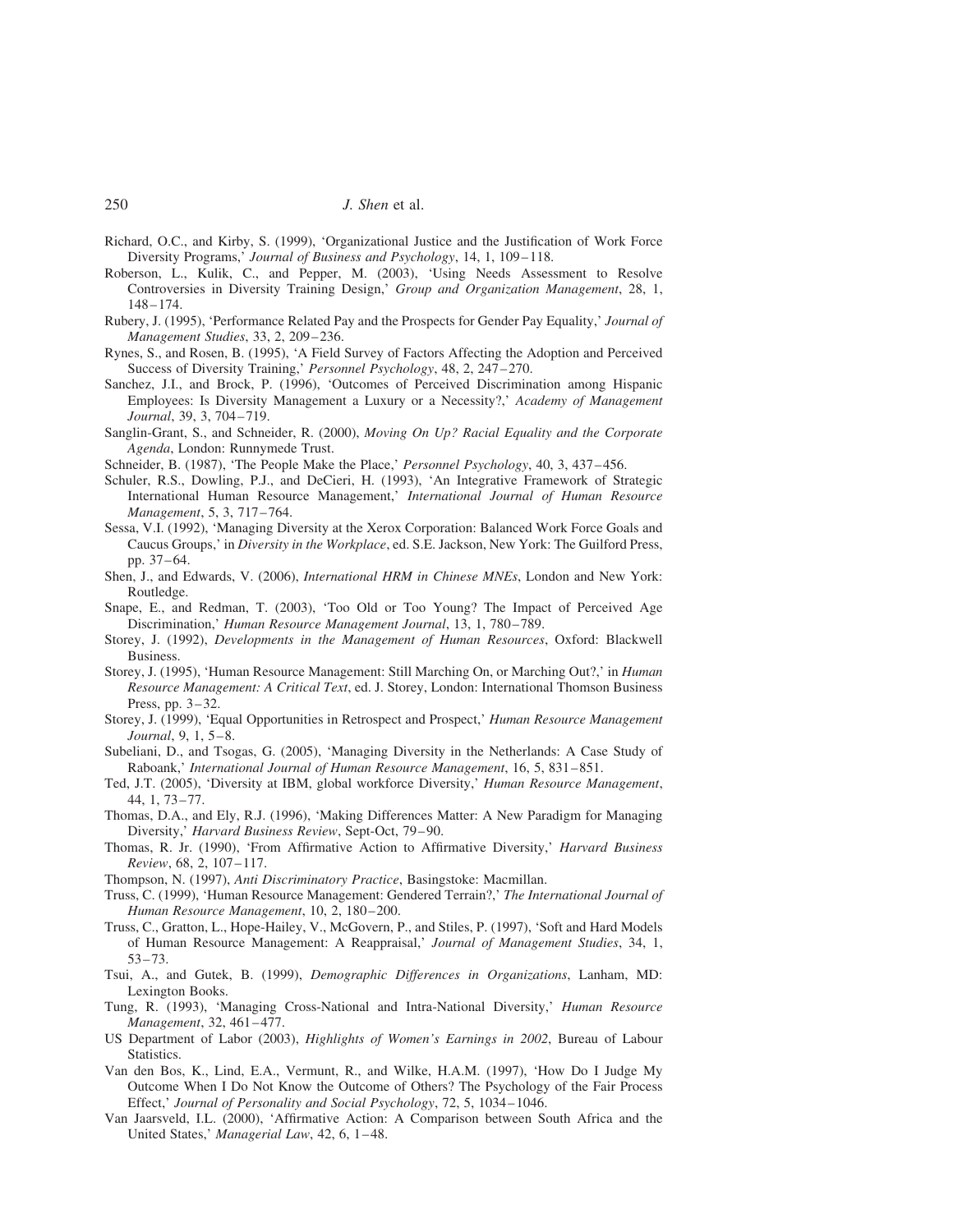Walsh, K. (1995), Public Services and Market Mechanisms Competition, Contracting and the New Public Management, Basingstoke: Macmillan.

Webb, J. (1997), 'The Politics of Equal Opportunity,' Gender, Work and Organization, 4, 3, 159–169.

Wilson, E.M., and Iles, P.A. (1999), 'Managing Diversity – An Employment and Service Delivery Challenge,' The International Journal of Public Sector Management, 12, 1, 27–49.